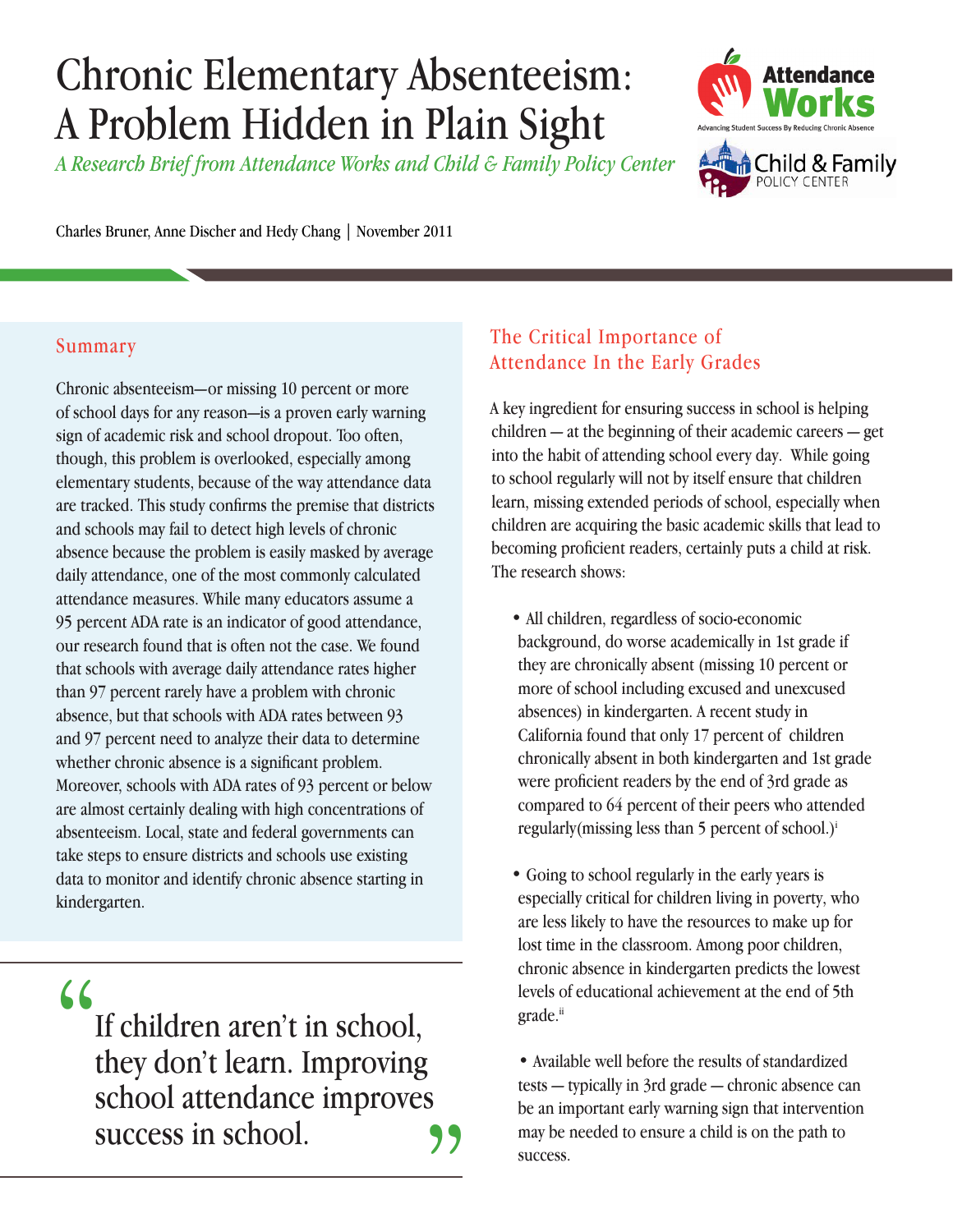While chronic absence is not a problem everywhere, it can reach surprisingly high levels even in the early grades. Nationwide, nearly 10 percent of kindergartners and 1st graders are chronically absent. In some communities, chronic early absence can affect a quarter of all students in kindergarten through 3rd grade. Within particular schools in the same district, chronic early absence can range from less than 1 percent to more than 50 percent!iii

### Why is chronic early absence overlooked?

Unfortunately, although teachers take roll every day, most schools currently do not use their data to monitor if they have a problem with chronic absence. Schools generally focus on average daily attendance (ADA) figures and mistakenly assume that 95 percent ADA is an indicator of good attendance. This is not necessarily the case. For example, even in a school of 200 students with 95 percent average daily attendance, 30 percent (or 60) of the students could be missing nearly a month of school (i.e. chronically absent) over the course of the school year. It all depends whether absences are due to most students missing a few days or excessive absences among a small but still significant minority of students.

In keeping with No Child Left Behind, states, school districts and schools also typically track and monitor truancy. While the definition of truancy is left to states to determine, in most places it only refers to unexcused absences and is associated with students willfully missing school without the permission of an adult. Most importantly, truancy figures miss chronic absence especially among young children, who typically do not stay home without the knowledge of an adult who can call in an excuse.

ii Chang and Romero, Present, *Engaged & Accounted For: The Critical Importance of Addressing Chronic Absence in the Early Grades,* National Center for Children in Poverty: September 2008, http://www.nccp.org/publications/pub\_837.html (accessed July, 2009).

iii Chang & Romero. 2008.



Nationwide, nearly 10 percent of kindergartners and 1st graders are chronically absent.

i *Attendance in Early Elementary Grades: Association with Student Characteristics, School Readiness and Third Grade Outcomes*, **Applied Survey Research**. May 2011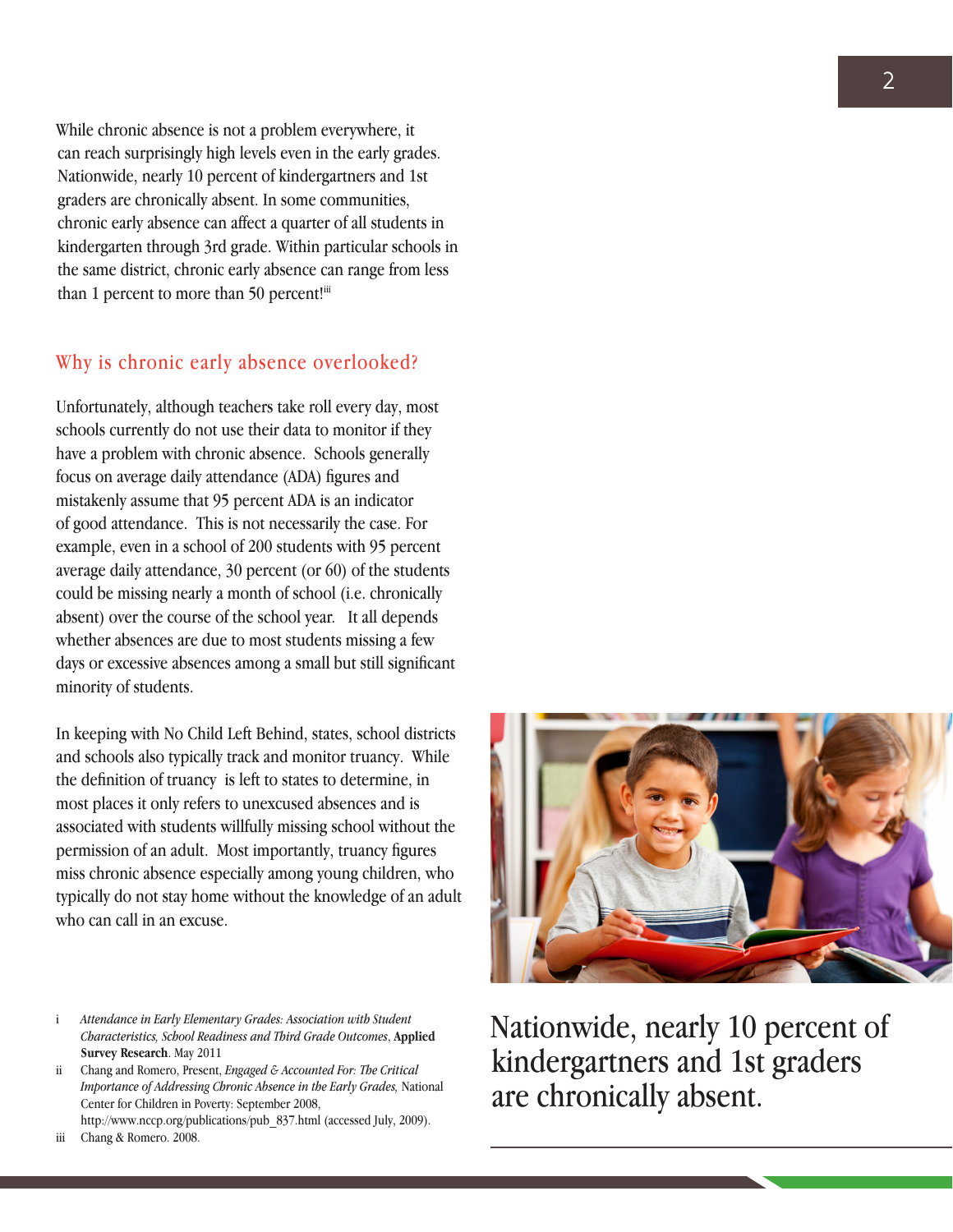To better understand the relationship between ADA and chronic absence, Attendance Works and the Child and Family Policy Center obtained school-by-school attendance information for elementary schools in three urban districts. The data include both the average daily attendance rate and the percentage of students who met the definition of chronic absenteeism. We then plotted this information and calculated the degree to which the ADA rate could "explain" or "predict" the level of chronic elementary absenteeism.

The analysis found:

- Schools with average daily attendance rates higher than 97 percent rarely have a problem with chronic absence.
- Schools between 93 and 97 percent need to analyze their data further to determine the extent of the problem.
- Schools with ADA rates below 93 percent are almost certainly dealing with high concentrations of absenteeism.

In fact, all schools would benefit from an analysis of chronic absence to determine patterns of absenteeism and possible interventions. All schools enroll some students who have injuries or illnesses leading to frequent absences, and schools should know who these students are and design individual strategies to support them. But buildings where 4 percent of students are chronically absent do not have systemic attendance failures. Buildings where 20 percent are chronically absent, on the other hand, clearly face individual as well as school- and community-wide challenges. There may be systemic problems in the building, such as a negative school climate, ineffective discipline practices or chaotic classrooms. Or there may be community and family challenges, such as a lack of access to health care, unreliable transportation, high levels of violence or unaffordable housing. Strategies to reduce chronic absenteeism require public recognition and community support, as well as school-wide policy changes and strategies targeted toward with specific children and their families.



Even in a school of 200 students with 95 percent average daily attendance, 30 percent (or 60) of the students could be missing nearly a month of school over the course of the school year. " "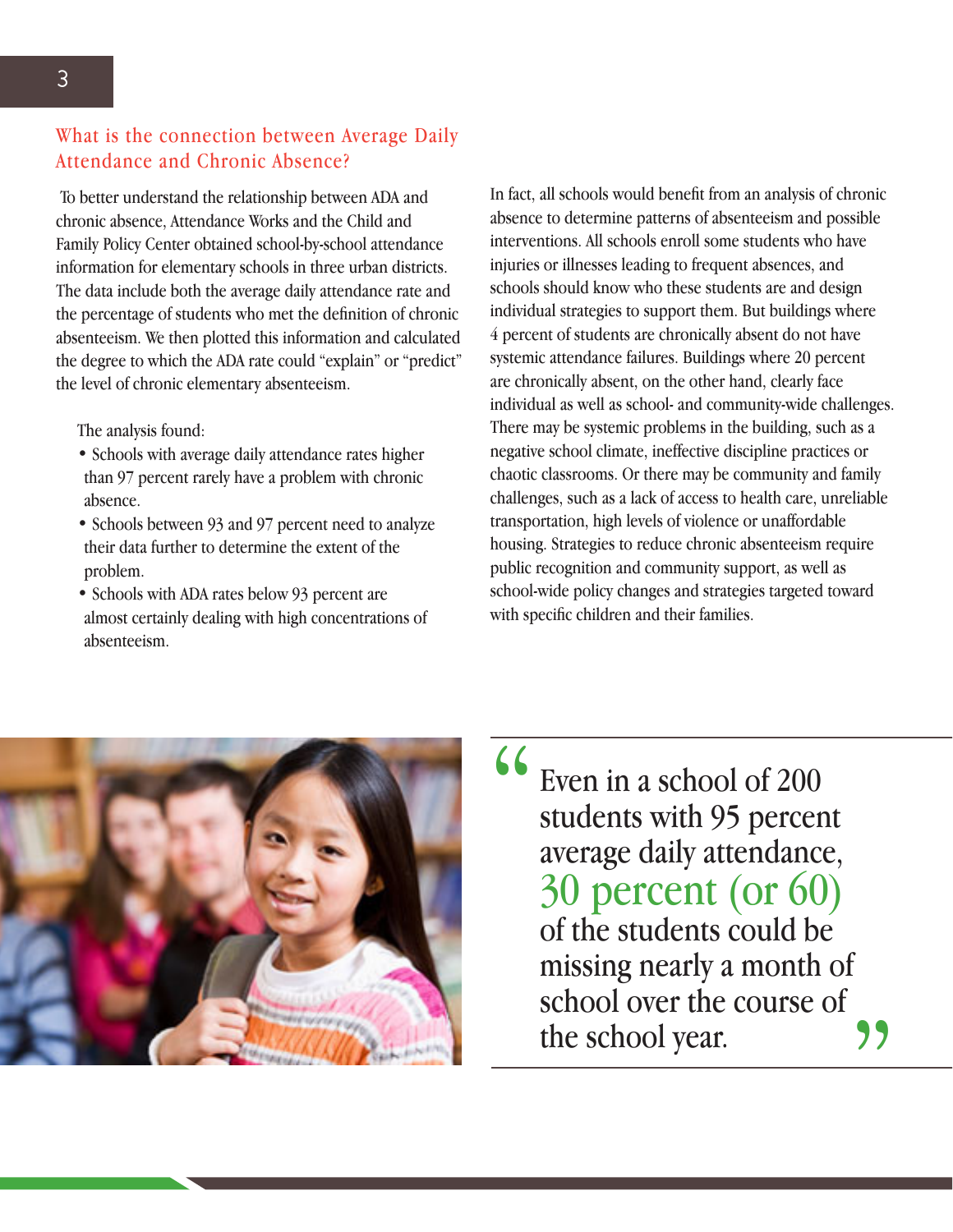

#### The Results Figure 1

Figure 1 shows the results of the analysis in one of the three urban districts studied, with similar patterns discerned in the other districts, as well. (see the appendix for information on all districts).<sup>1</sup> The data show that schools around the  $95$ percent ADA mark (between 94.5 percent and 95.5 percent) have rates of chronic absenteeism ranging from a little more than  $7$  percent to as high as  $14$  percent.<sup>2</sup> Analysis from other cities included in the appendix show rates higher than 20 percent. That range implies at least some concern with chronic absenteeism at many of the schools in this group; understanding the nature of that concern—whether individual, school or community issues—students requires further study.

At the higher or lower levels of average daily attendance, the relationship to chronic absenteeism is more straightforward. In the district depicted in Figure 1, average daily attendance rates in most buildings range from 93 percent to 97 percent. In the schools with 97 percent ADA, only 4 percent of the children are, on average, chronically absent. In comparison, in the schools with 93 percent ADA, 21 percent of children are, on average, chronically absent. This 4 percentage point difference in average daily attendance translates to a 17 percentage point difference in chronic absenteeism!

<sup>1</sup> Although the slopes of the lines and the range of attendance and chronic absenteeism patterns are slightly different, the data from all three districts are very consistent with Figure 1.

<sup>2</sup> The r2 value shows the percentage of the variation in chronic absenteeism across schools that can be predicted simply from knowing the average daily attendance. For the data in the Figure, the r2 value is .8258. Statistically, values that exceed .8 (80 percent) in the social science world are uncommonly high and suggest that there is a nearly complete match in what underlies their measurement.